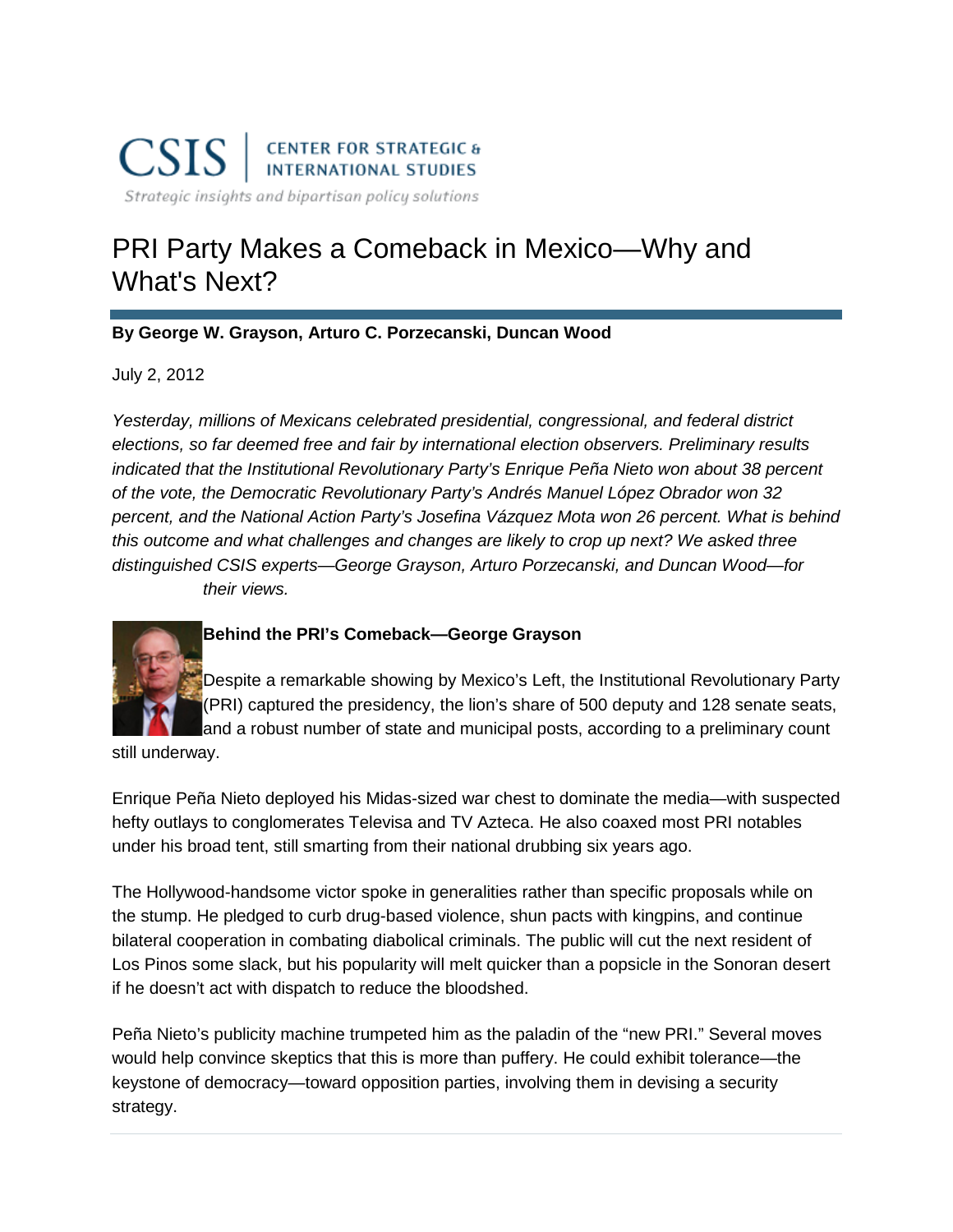And rather than trying to govern alone with his dubious Mexican Green Ecological Party (PVEM) alliance partner, he might forge a coalition with the outgoing National Action Party (PAN) to update the labor code, open the state oil company Pemex to private capital, and slash the Federal Electoral Institute's largess to special-interest groups that masquerade as political parties. He could engage the Revolutionary Democratic Party (PRD) to bust trusts, tackle tax reform, encourage regional development, and boost job training.

Even more important would be appointing such champions of modernization as Claudio X. González Guajardo or Otto Granados Roldán as education secretary to seize public schools from the SNTE Teachers' Union headed by Elba Esther Gordillo. Further, he could direct Luis Videgaray Caso, his probable finance secretary, to crack down on money laundering in concert with the U.S. Treasury Department.

It would be unrealistic to expect that he would rein in governors, the nation's new viceroys, who either cut deals with drug syndicates or turn a blind eye to their crimes. He might, however, throw his weight behind the idea of reelection, beginning with mayors, to inject a modicum of accountability in a regime whose governors and other officeholders act with impunity.

On the flip side, the PAN suffered a blowout. Its attractive candidate Josefina Vázquez Mota could not overcome perceptions of former president Vicente Fox's incompetence, Felipe Calderón's inept antidrug crusade, her own amateur campaign management, and her quirky idea of naming Calderón her attorney general.

Not only did Vázquez go down in flames, but the PAN's political neophyte Isabel Miranda de Wallace crashed in the Federal District (DF) mayoral race, while the PRI snagged the governorship of Jalisco, a PAN bastion, and the left seems poised to pick up the Morelos state house. Not even the Mayo Clinic could heal the PAN's deep wounds in the foreseeable future. Pundits are now claiming that the title of the next best seller will be The Rise and Fall of the PAN: 2000–2012.

The PRD piled up a landslide in the DF, flexed its muscles in gubernatorial matches in Tabasco and Morelos, and boasts two interesting competitors for the presidency in 2018: DF mayor-elect Miguel Ángel Mancera and his predecessor, senator-elect Marcelo Ebrard. Both appear effective while appealing to independents. Two-time loser Andrés Manuel López Obrador remains a player. By early Monday he had gathered almost one-third of the ballots cast and was not about to concede to Peña Nieto. While promising to act "responsibly," he has blasted "inequalities" in the campaign.

A weak state, Mexico makes progress when it has a decisive president. Is Peña Nieto up to this challenge or will he imitate the PRI of yore?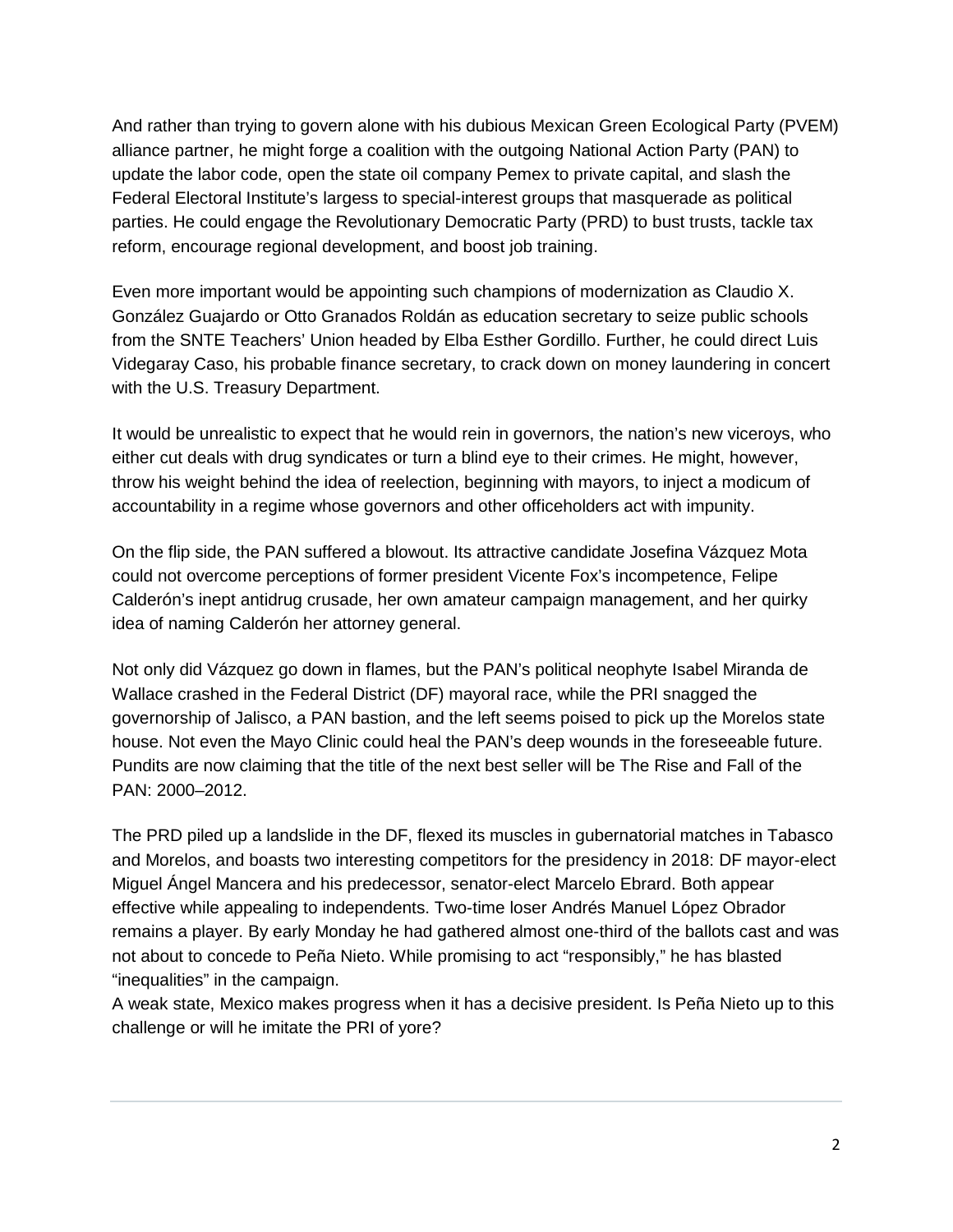

### **Mexico's Postelection Economic Challenges—Arturo C. Porzecanski**

A decade ago, Jim O'Neill, then chief economist of Goldman Sachs, coined the acronym "BRIC" to identify the four developing countries (Brazil, Russia, India, and China) that he thought would most likely experience rapid economic growth and

thus be able to join the club of top-10 economies in the world. By now, all four of the BRICs have indeed become members of the world's top 10, as measured by the size of their GDP adjusted for the purchasing power of their currencies. They have done so by managing to grow their income levels much faster than the world's richest countries and also by not getting caught in the financial crisis of 2008 and its European aftermath.

With the benefit of hindsight, O'Neill was absolutely correct to exclude Mexico, because the country has had lackluster performance. Despite enjoying economic, financial, and political stability, as well as unparalleled access to the U.S. and Canadian markets, underemployment, poverty, and inequality in Mexico have not been significantly reduced. Indeed, since 2000, the yawning gap in per capita income between Mexico and the United States (measured on a similar, purchasing-power adjusted basis) has not narrowed at all. Indeed, it is wider now than it was 30 years ago.

The principal reason is that Mexico has stagnated in terms of badly needed structural reforms involving its educational system, energy production, tax regime, labor markets, and other modernizing inputs, while it has deteriorated markedly in terms of public safety. Moreover, consumers and producers have remained squeezed by a number of monopolies and duopolies that dominate the food, beverage, telephone, television, electricity, and other basic industries and services. The rapid development and sophistication of Mexico's financial markets, spurred on by a series of legislative and other initiatives adopted in the past dozen years, and major advances in retailing thanks to the arrival of Walmart and other mass distributors, have not been enough to propel the economy forward. Thus, the average Mexican still has a purchasing power that is not even one-third that of the average American.

This relative stagnation is turning Mexico into a comparatively low-cost, low-productivity destination for a number of assembly and other labor-intensive activities that are no longer as profitable to pursue in the BRIC nations—particularly in China, where wages in coastal areas used to be 50 cents an hour but are now \$3 to \$6 per hour. While this suggests that employment creation in Mexico may accelerate in the years to come, it also implies that the country may attract mainly the kinds of factories that pay low wages and that do not have many linkages with the rest of the economy.

Therefore, all eyes should now be on the makeup of Congress following the July 1 elections, as well as on the ability of President-Elect Enrique Peña Nieto and his team to forge understandings in the legislature with the defeated PAN—to break the reform and liberalization paralysis that has tended to prevail in Mexico during the past dozen years. The new Congress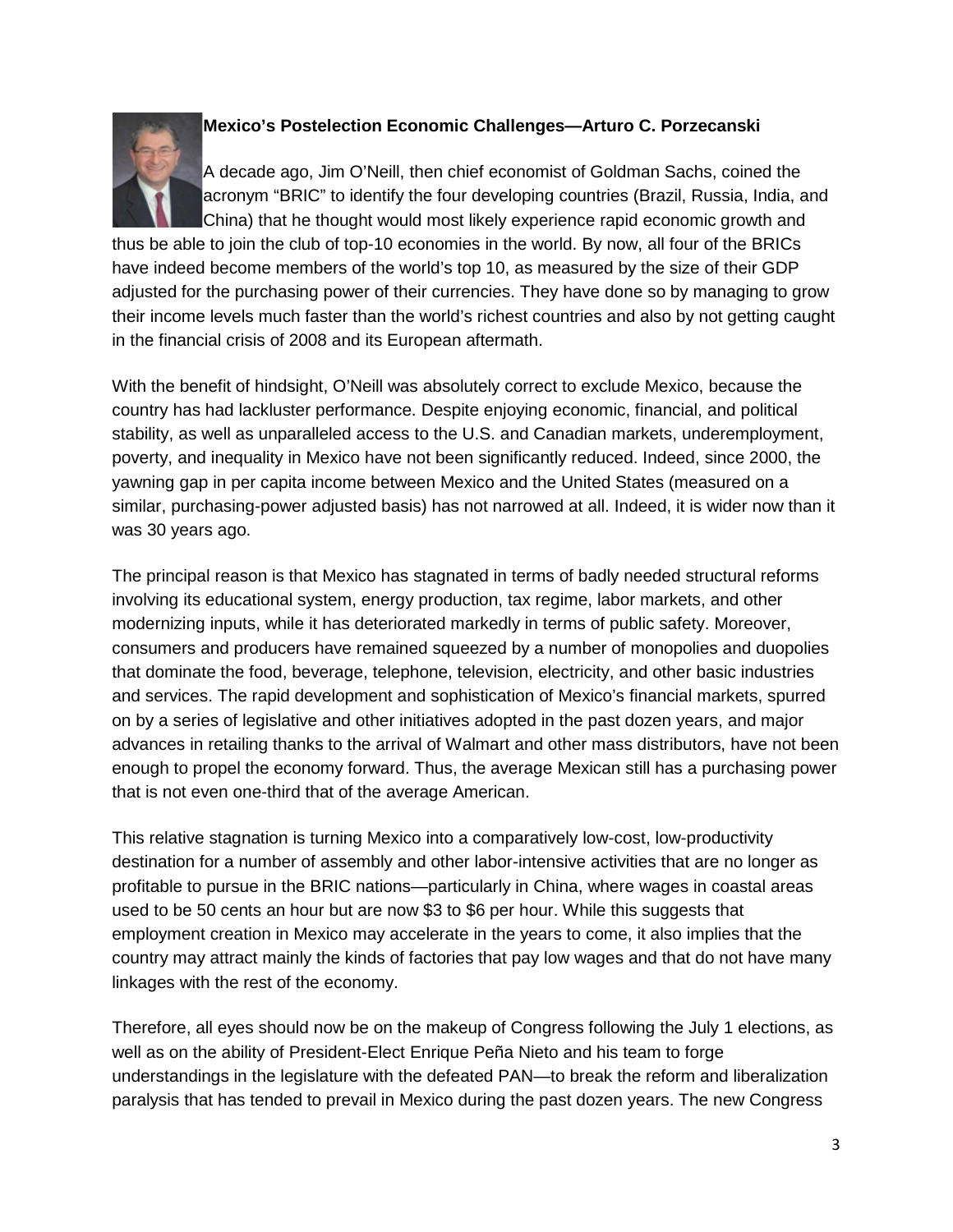takes office on September 1, three months ahead of the president-elect, and passage of at least some of the needed economic reforms before year's end would augur well for the Peña Nieto administration—and, more importantly, for the economic future of Mexico.



#### **Prospects for Structural Reform—Duncan Wood**

With Enrique Peña Nieto's victory in Sunday's election, the scene is set for progress on energy reform. Last November, it was Peña Nieto who first broached the issue of the need for private investment in the oil sector, sparking one of the more intriguing debates during the campaign. His PANista rival, Josefina Vázquez Mota, soon joined him in calling for an increased role for the private sector, whereas Andrés Manuel López Obrador rejected any opening and instead called for a cleansing of Pemex from corrupt practices and massive investment to allow it to fulfill its mandate.

Peña Nieto's triumph means that there is likely to be a proposal presented to Congress, either in the fall session of this year or in the spring session of 2013, to radically reform the energy sector. Although one cannot say exactly what the reform proposal will include, it is thought that the president will present an initiative to allow private investment in Pemex (without surrendering state control of the firm) and may allow production-sharing agreements. This will necessitate a constitutional reform requiring a two-thirds majority in Congress, as well as the support of the state governors.

Aligning all those stars will be a highly chancy political gamble: the PRI will need the support of PANista deputies and senators and will face a vitriolic attack from the left, as well as some nationalist political forces. Despite the risk, the stakes are sufficiently high to make it all worthwhile, due to the rapid decline in oil production in recent years and the importance of oilbased revenue for government finances.

One could very well see some kind of labor law reform in Mexico. Various initiatives to free up labor markets that were presented by the PAN government of Felipe Calderón were blocked by opposition from the PRI in Congress. However the PRI also had its own initiative that was not passed by Congress that would have done little to make labor markets more flexible, but instead focused on guaranteeing worker's rights. During the campaign, Peña Nieto talked of the need for labor reform to improve productivity and competitiveness, but it is unclear what direction this will take. It will be intriguing to see how the party, now that it has the reins of power, will engineer a reform that matches the needs of the economy.

Lastly, there are two areas that are unlikely to see significant change. The first concerns competition policy, an area that was a primary focus of the Calderón administration but in which little progress was made. Monopolies are frequently mentioned as a central factor that is holding